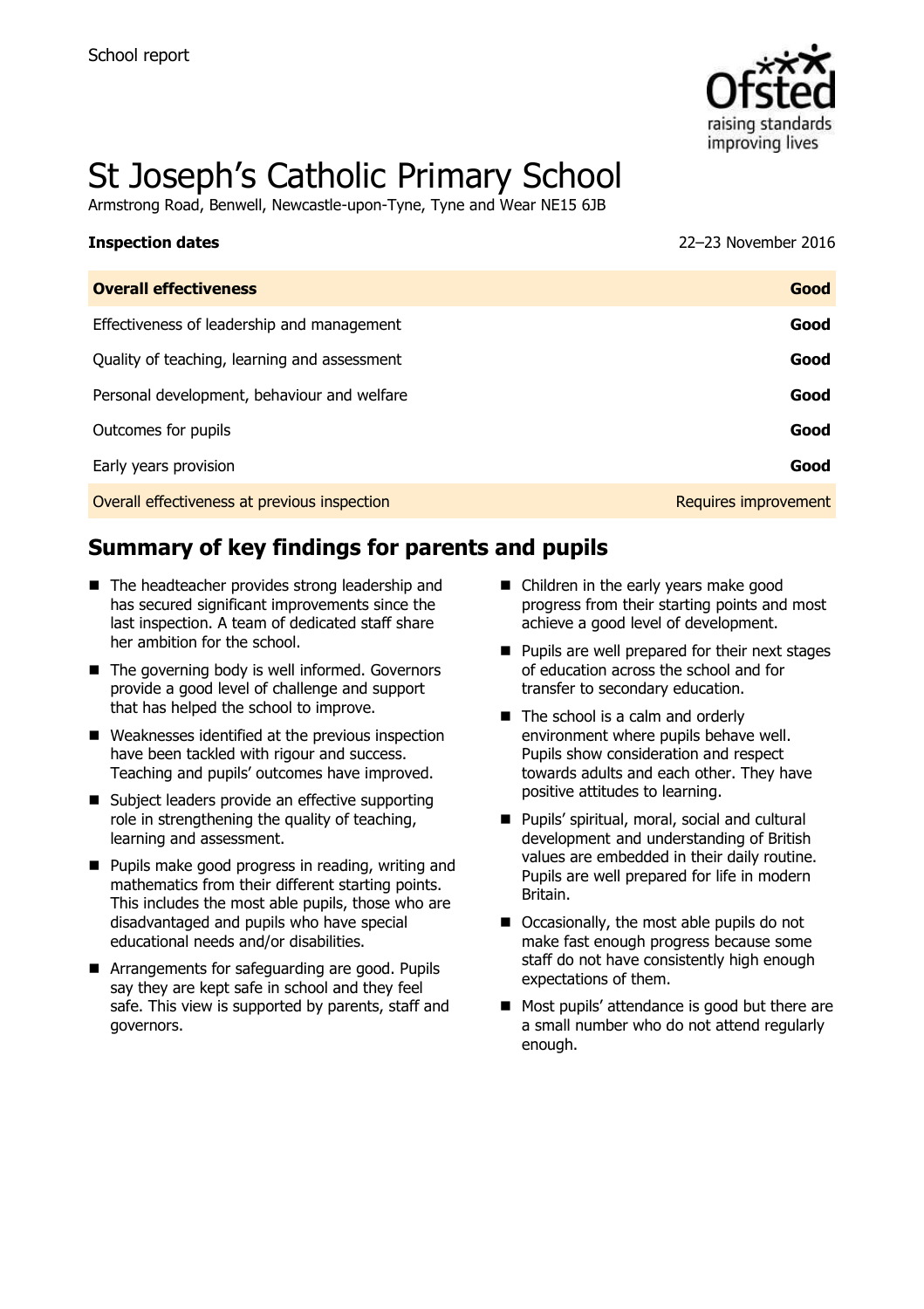

# **Full report**

### **What does the school need to do to improve further?**

- Leaders should ensure that the quality of teaching improves still further so that all pupils make the rapid and sustained progress needed to reach the highest standards of which they are capable, by ensuring that all pupils are consistently set challenging tasks to extend their learning, especially the most able pupils.
- Improve attendance rates for a small group of pupils who do not attend regularly enough.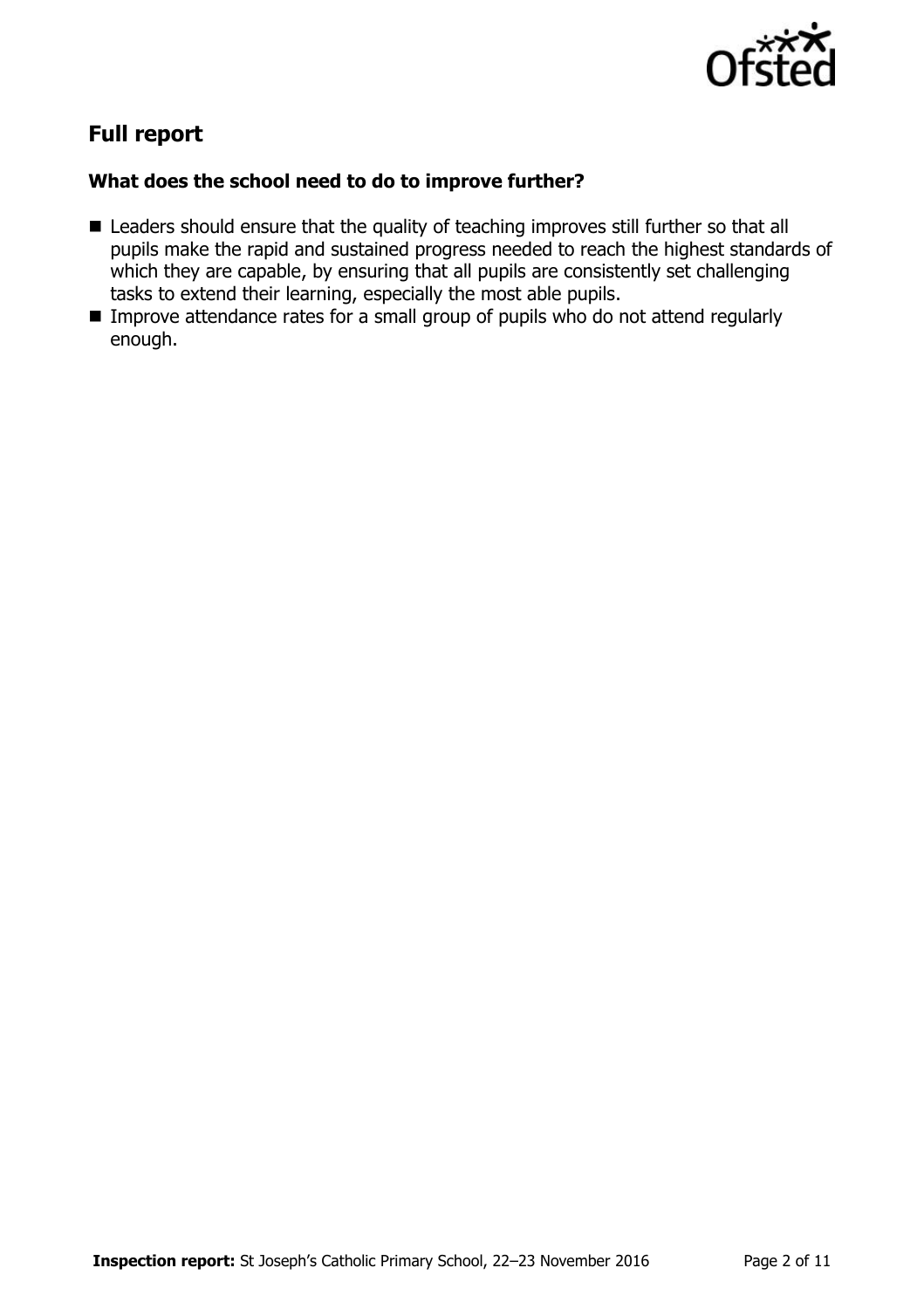

# **Inspection judgements**

#### **Effectiveness of leadership and management Good**

- Leaders have worked well to make the necessary improvements since the last inspection. Better governance has also helped the school to improve. Leaders have worked effectively in providing much better training for all staff, and this has helped to secure significant and sustained improvements in teaching across all key stages. Consequently, outcomes for all groups of pupils are now good.
- Leadership at all levels is strong. The quality of middle leadership has particularly improved. Senior and subject leaders work in close collaboration with one another. As a result, the progress that key groups of pupils make is very carefully checked. Any additional barriers to learning are quickly identified and tackled. The school also has a firm focus on promoting equality of opportunity so that all pupils can achieve well irrespective of their backgrounds or starting points.
- The school's system for checking on the performance of teachers is closely linked to improving pupils' achievement. High-quality professional development and training, sourced from both the local authority and independent consultants, is carefully linked to the needs of individual teachers, as well as the school's priorities. Staff work together to reflect on, and share, the best practice they observe. As a result, the quality of teaching has improved throughout the school.
- The school's curriculum is broad and balanced. Pupils' strong personal development is in part due to a curriculum that strongly contributes to their good spiritual, moral, social and cultural development and prepares them well for life in modern Britain.
- Funding to support disadvantaged pupils is used effectively. The impact of key spending decisions is closely checked by leaders and the governing body to establish how well pupils are doing, and to identify any who might be at risk of falling behind. Since the last inspection, end of key stage 2 differences between disadvantaged pupils and other pupils nationally have diminished significantly in reading, writing and mathematics.
- The progress of pupils who have special educational needs and/or disabilities is carefully checked by key staff. The special educational needs coordinator ensures that individual pupils' needs are well met by all of the adults. As a consequence, they achieve well.
- **Primary physical education and sports funding has been used successfully to widen the** range of sports on offer. Pupils have opportunities to develop their skills in a range of different sports including basketball, tennis, karate and football. Participation in afterschool clubs has increased, as has involvement in local sports competitions.
- The local authority has a good understanding of the school's strengths and weaknesses. It has provided focused support to help the school make key improvements, particularly in the quality of teaching and learning.
- Leaders' self-evaluation and development planning have improved since the last inspection. Leaders have a sound working knowledge of the quality of teaching and pupils' behaviour. School self-evaluation is accurate and improvement plans typically identify suitable areas for development.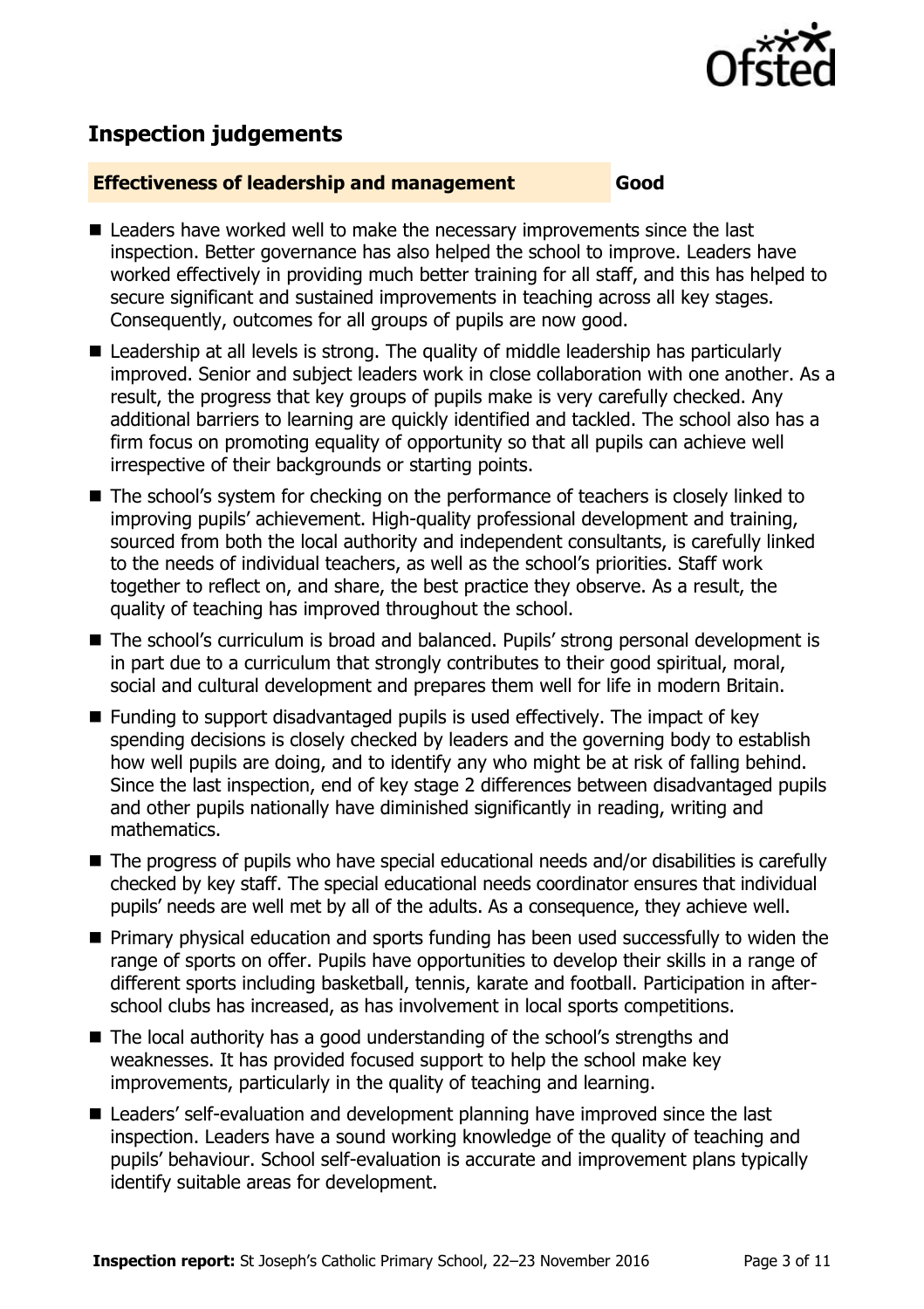

#### **Governance of the school**

- Governors share senior leaders' high expectations of staff and pupils. All governors regularly spend time in school, looking at particular aspects of the school's work such as how well disadvantaged pupils are learning. This gives them an up-to-date view of the school's work.
- Governance has improved significantly since the last inspection. Governors are clear about their role and adhere well to a code of conduct. They are dedicated to school improvement. Governors now have a very clear and accurate understanding of the school's strengths and weaknesses, gained not only from accurate reports and attendance at meetings but also from their own visits to the school and follow-up discussions about the school's performance with middle and senior leaders.
- Governors provide both challenge and support to the school. They are rigorous in their examination of the school's performance data and regularly ask questions regarding the progress of different groups of pupils in different classes. Governors are adept at helping to set priorities for the school, and hold senior leaders to account for the quality of teaching and learning.

#### **Safeguarding**

- Robust safequarding procedures mean that leaders are quickly alerted to any concerns. Leaders and governors treat safeguarding concerns with the utmost importance. They respond rapidly and proportionately, working positively with parents and agencies so that pupils are safe and secure. High-quality, detailed records indicate the strong priority that leaders give to any safeguarding concerns.
- Leaders provide regular training and updates so that members of staff are well equipped with the knowledge and skills to ensure pupils' safety.
- The vast majority of parents consider that their children are happy, safe and secure at school.
- Monitoring of attendance is used effectively to keep pupils safe by identifying, and following up, those who are missing their education.

#### **Quality of teaching, learning and assessment Good**

- Teaching is good and has improved since the last inspection. Improvements have come about through a strong commitment to training teachers and offering them professional development opportunities which have both enthused teachers and helped them to make improvements in their practice. This means that teachers have a better understanding of how to meet the needs of different groups of pupils.
- Teachers check pupils' understanding effectively through strong questioning and regular marking of books. This leads to strong planning of activities, which match pupils' needs well. Teachers also provide feedback which pupils understand and which they use well in most classes to improve and correct their work. Teachers have good subject knowledge and devise imaginative activities that capture pupils' interests and give their learning relevance and purpose. Pupils enjoy their learning and want to succeed.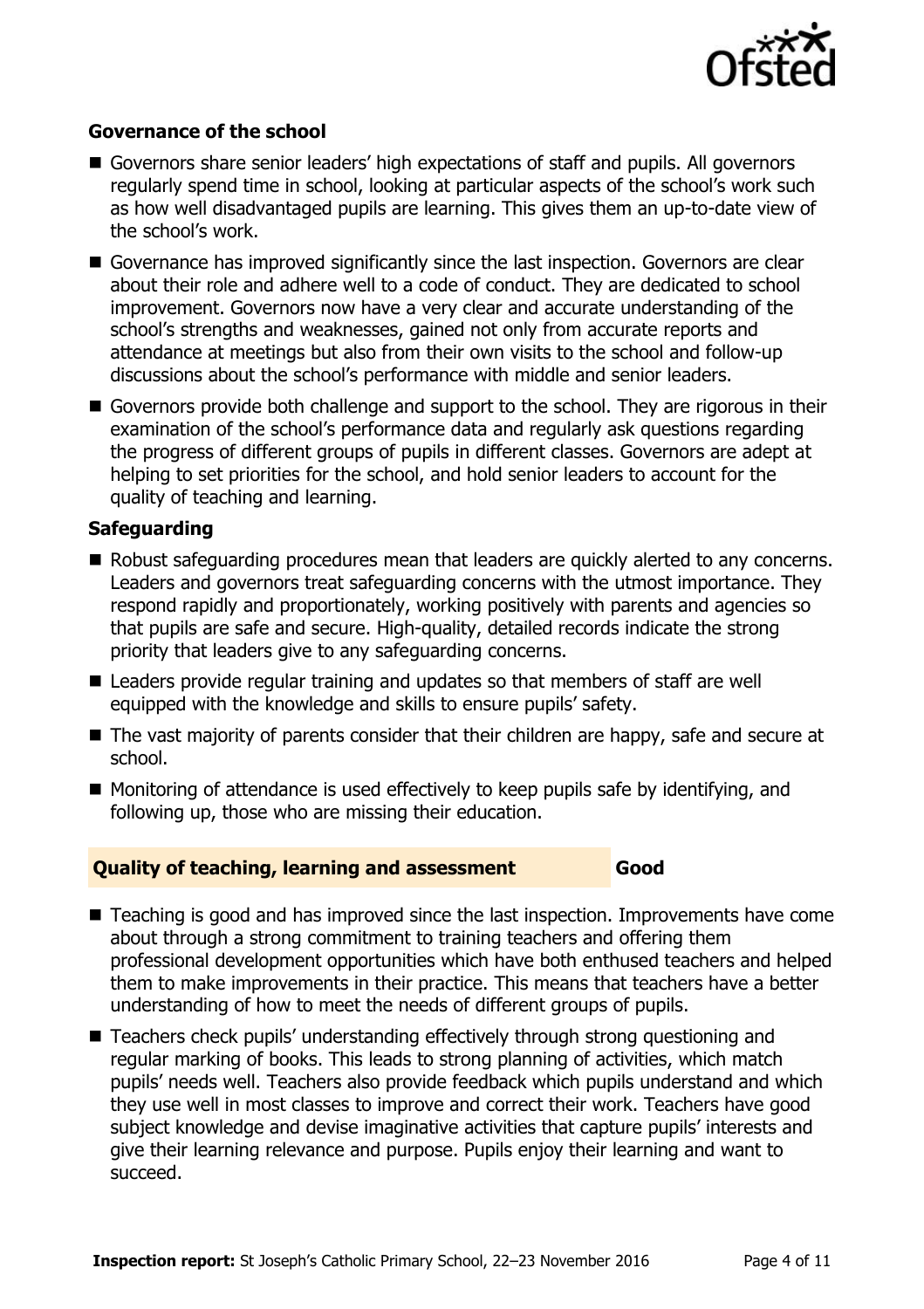

- The regular checks on pupils' understanding also help teachers to quickly identify misconceptions and this also means that the issues can be addressed quickly so that misunderstandings do not persist.
- The teaching of English has improved since the previous inspection. More consistent phonics teaching has strengthened pupils' early reading skills and lifted the Year 1 phonics check results. Teachers give pupils regular opportunities to read so that they can practise and improve their reading.
- Inspectors heard pupils of different abilities read and found that the lower attainers used their phonics skills well when decoding words in their reading books. The most able readers used higher-level skills, such as deduction and prediction of what will happen next, to help them gain a deeper understanding of their books.
- More accurate assessments of pupils' progress mean teachers are quicker to spot pupils who are making slower progress and provide prompt support, including for those pupils who have special educational needs and/or disabilities.
- Teachers are knowledgeable about teaching writing skills. They successfully teach pupils to use increasingly complex grammar and punctuation in their writing. They encourage all pupils, including the most able, to try out new vocabulary in their writing to create different effects.
- **IMProvements in the curriculum mean that pupils are more interested in writing than** previously. However, variations in teachers' expectations mean that sometimes teachers do not insist that all pupils get on with writing tasks well enough in lessons, with the result that some pupils make slower progress.

#### **Personal development, behaviour and welfare Good**

### **Personal development and welfare**

- The school's work to promote pupils' personal development and welfare is good.
- **Pupils are safe and report that they feel safe and understand why they feel safe. They** believe that they are well cared for and that there are always adults to help them in the classroom or around the school.
- Most pupils are self-motivated and have positive attitudes in lessons. They are keen to share their achievements. They are proud of their school and show respect for each other and their teachers.
- **Pupils report that bullying is very rare. They know about the different forms it can take** and to whom they should report any instances.
- Parents who replied to the online Parent View questionnaire agreed that their child is happy and that children are kept safe in school.
- The daily breakfast club provides welcoming and positive social experiences for the many pupils who arrive before the formal start of the school. These experiences reinforce the school's aims to help to develop respect and independence.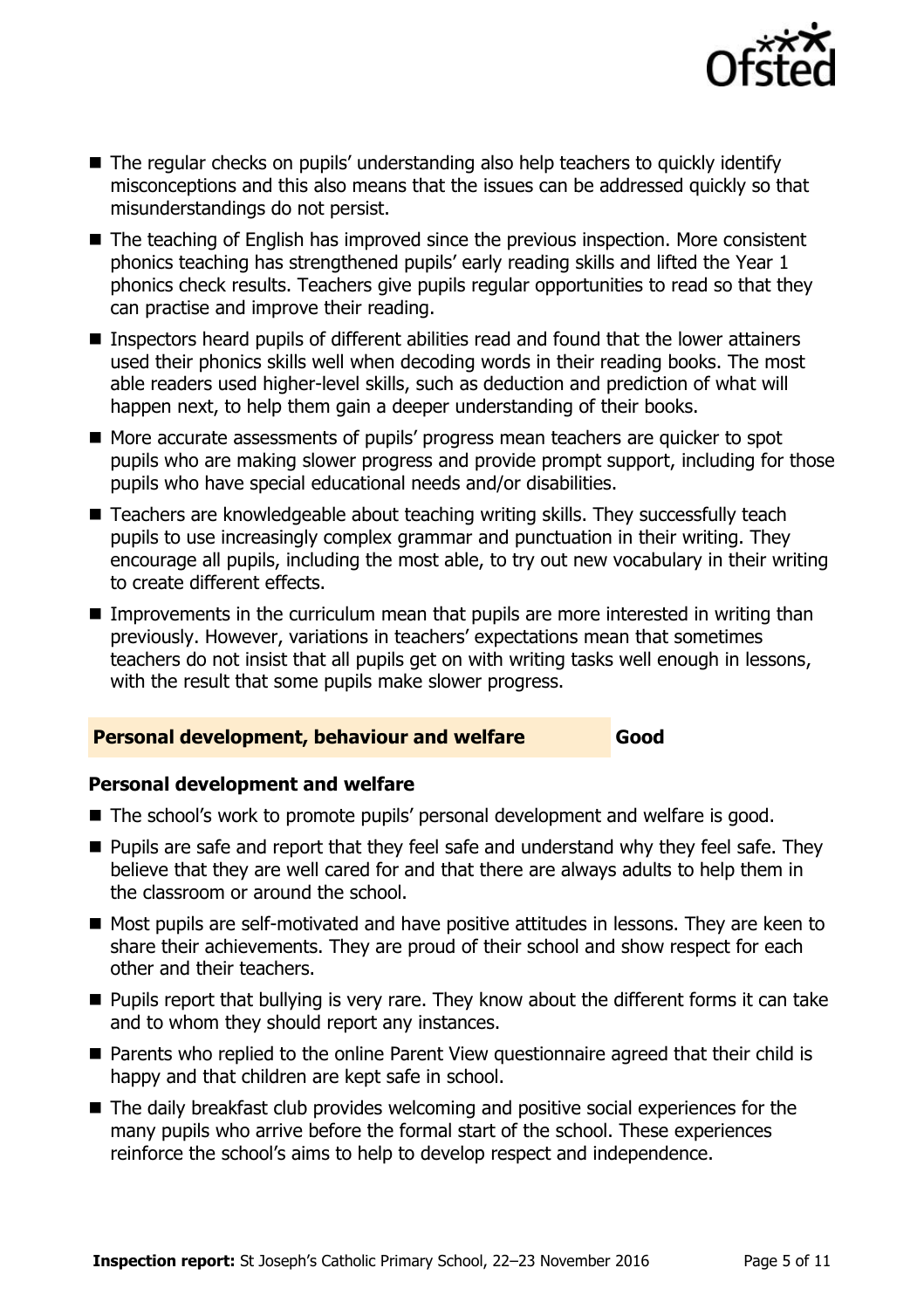

### **Behaviour**

- The behaviour of pupils is good.
- Staff set high standards to which pupils respond well. Pupils' behaviour in the playground, in the dining hall, in breakfast club and as they move around the school is very good.
- **Pupils are polite, courteous and friendly, displaying good manners at all times.**
- **Pupils show positive attitudes to learning. This is seen in the work they do in books and** the willingness to participate in lessons. Pupils show adults and other pupils respect, which has helped all groups of pupils to feel confident to give their views and to do well in their learning.
- A range of strategies have been introduced to improve attendance, including regular meetings with the parent support adviser and sharing with parents the distinction between authorised and unauthorised absence. While this has improved attendance and reduced the number of pupils who are persistently absent, there is still further work to be done to make sure it is even better.

#### **Outcomes for pupils Good Community Community Community Community Community Community Community Community Community**

- **Progress and attainment have improved since the last inspection. Assessment** information, the school's own tracking information, and the quality of work in books, clearly indicate that current pupils in every year group are now making consistently good progress in English and mathematics, as well as other subjects across the curriculum.
- Current pupils are now making at least good progress in their learning from individual starting points. By the end of Year 6, pupils are well prepared for secondary school, both in terms of academic achievement and in their knowledge of how to be a successful learner.
- The school is quick to identify any pupils who are at risk of falling behind, including in the early years. Staff make effective provision for these pupils either within class, in small groups or individually. This includes pupils who have special educational needs and/or disabilities. These pupils make good progress from their starting points because teachers give them activities that are well matched to their ability and need.
- Disadvantaged pupils, including those who are most able, make good progress across the curriculum from their starting points because of successful interventions in individual or small-group activities.
- $\blacksquare$  There are strengths in the teaching of phonics. Consequently, at the end of Year 1, results in the phonics screening check have improved steadily and are now almost at national average.
- The most able pupils make similarly good progress to their classmates, although sometimes opportunities are missed to add further to the level of challenge and to stretch these pupils' thinking.
- **Pupils who speak English as an additional language make good progress from their** starting points. Information indicates that a high proportion met the expected standard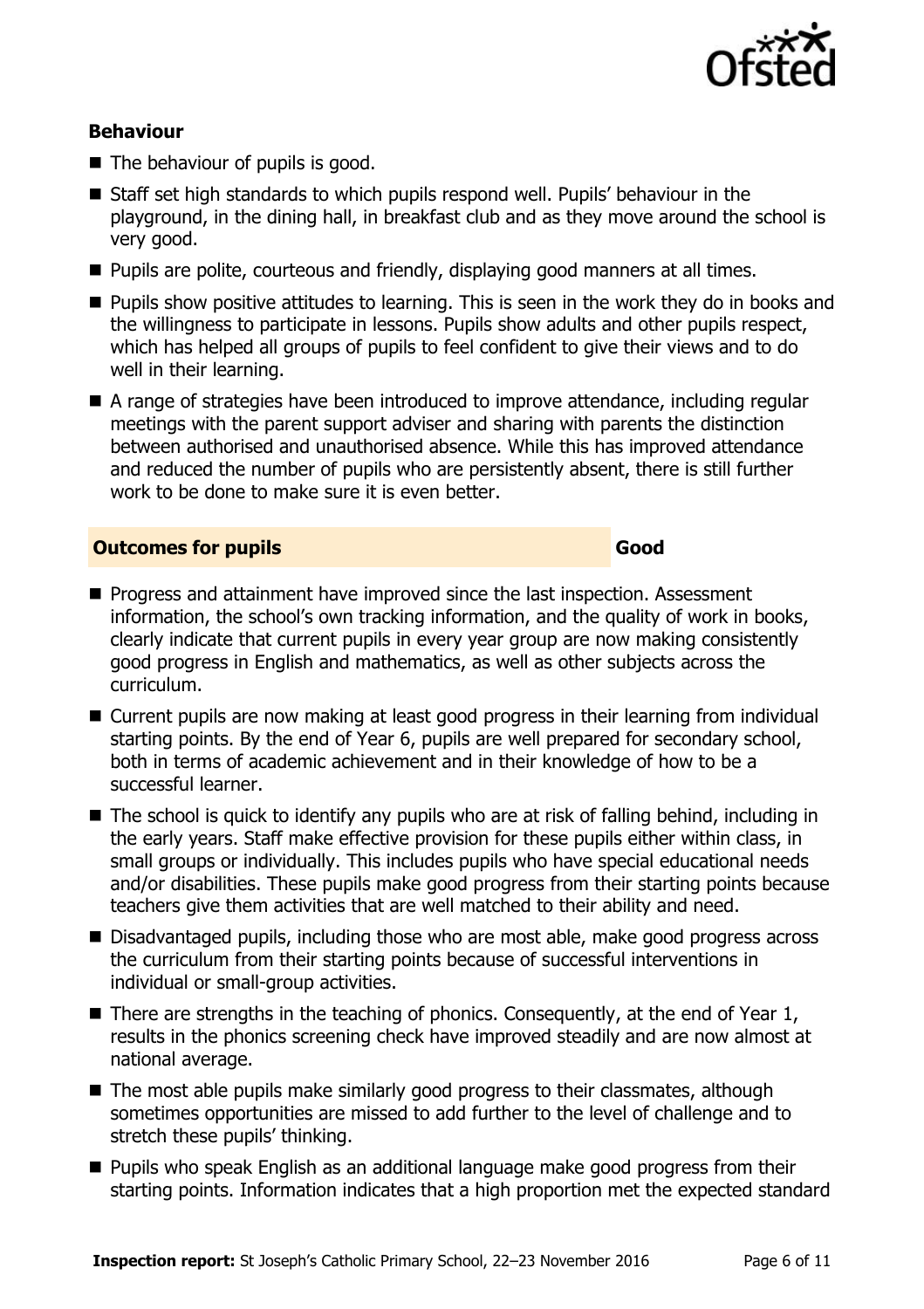

in the national phonics screening test and that such pupils made good progress by the end of Years 2 and 6.

#### **Early years provision Good Good Good**

- Children start the early years with skills and knowledge which are generally below those expected for their age. As a result of good teaching, good provision, careful observation and perceptive questioning, the proportion of children who leave the Reception class with a good level of development continues to improve and is above the national figure.
- Children are eager to learn and explore. They thoroughly enjoy the opportunities given to investigate and learn happily together. Reception and Nursery children's play is lively, creative and imaginative.
- Children quickly learn essential personal, social and emotional skills and are able to take turns, share and apply themselves to tasks. They are thoughtful towards each other, such as when one boy kindly tidied up after another who had forgotten to put away some equipment. All adults have high expectations and there is a tangible sense of urgency and excitement in the early years setting.
- Children behave well, take turns, share resources and listen attentively. They are able to sustain concentration for a considerable time because they enjoy, and are relaxed in, their play.
- All adults intervene sensitively and skilfully in order to develop and enrich children's use of language. Adults play and work alongside children to explore and practise new skills, observing children carefully, building on their interests and using open-ended questions effectively to stimulate their imagination and creativity.
- Children behave safely and sensibly at all times. They use their outdoor toys responsibly and considerately when they are outside. Children are well mannered. This was observed by inspectors when two children were working together to lift and relocate containers using pulleys.
- Children with low starting points, as well as disadvantaged pupils and those who have special educational needs and/or disabilities, make good progress because leaders use assessment information well to address any gaps in children's learning.
- Leaders are vigilant in all aspects of safety and safeguarding children's welfare. Judging by the confidence with which children play and learn, they clearly feel safe and secure.
- Good links are being forged with parents. Parents are involved in their children's transition to the school and are kept informed through the use of children's learning journals.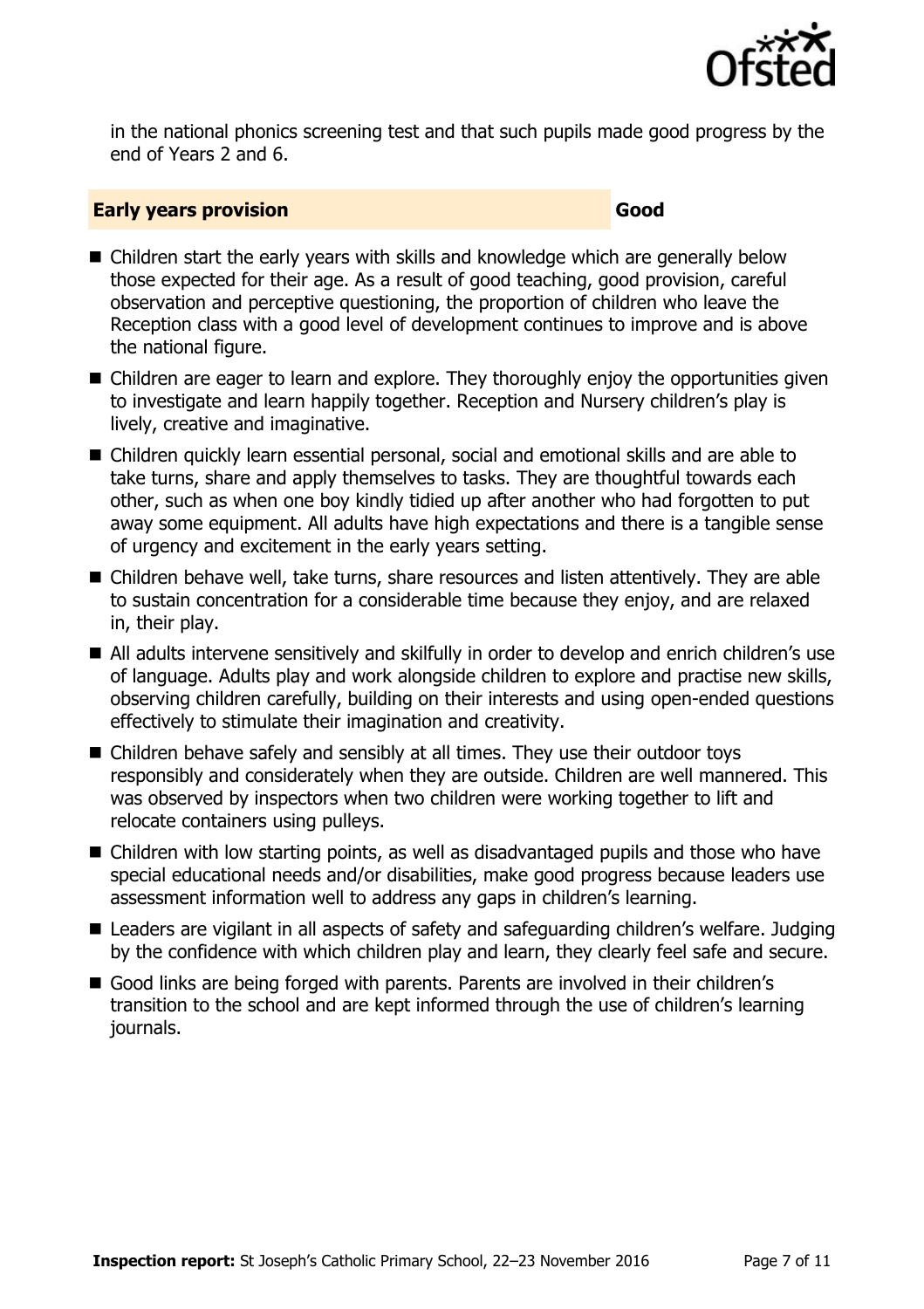

# **School details**

| Unique reference number | 108508              |
|-------------------------|---------------------|
| Local authority         | Newcastle-upon-Tyne |
| Inspection number       | 10019727            |

This inspection of the school was carried out under section 5 of the Education Act 2005.

| Type of school                      | Primary                                |
|-------------------------------------|----------------------------------------|
| School category                     | Voluntary aided                        |
| Age range of pupils                 | 3 to 11                                |
| <b>Gender of pupils</b>             | Mixed                                  |
| Number of pupils on the school roll | 207                                    |
| Appropriate authority               | The governing body                     |
| Chair                               | Lynne Potter                           |
| <b>Headteacher</b>                  | Elaine Mathews                         |
| Telephone number                    | 01912 739 063                          |
| <b>Website</b>                      | www.stjosephs.newcastle.sch.uk/website |
| Email address                       | office@stjosephsrcprimary.co.uk        |
| Date of previous inspection         | 5-6 November 2014                      |

### **Information about this school**

- The school meets requirements on the publication of specified information on its website.
- The school is an average-sized primary school.
- $\blacksquare$  The proportion of pupil supported by premium funding is higher than that found in most schools. The pupil premium is additional government funding to support those pupils known to be eligible for free school meals and children who are looked after.
- The proportion of pupils who have special educational needs and/or disabilities is above the national average.
- $\blacksquare$  The proportion of pupils from a minority ethnic background is above the national average, as is the proportion of pupils who speak English as an additional language.
- The school meets the government's current floor standards, which are the minimum expectations for pupils' attainment and progress.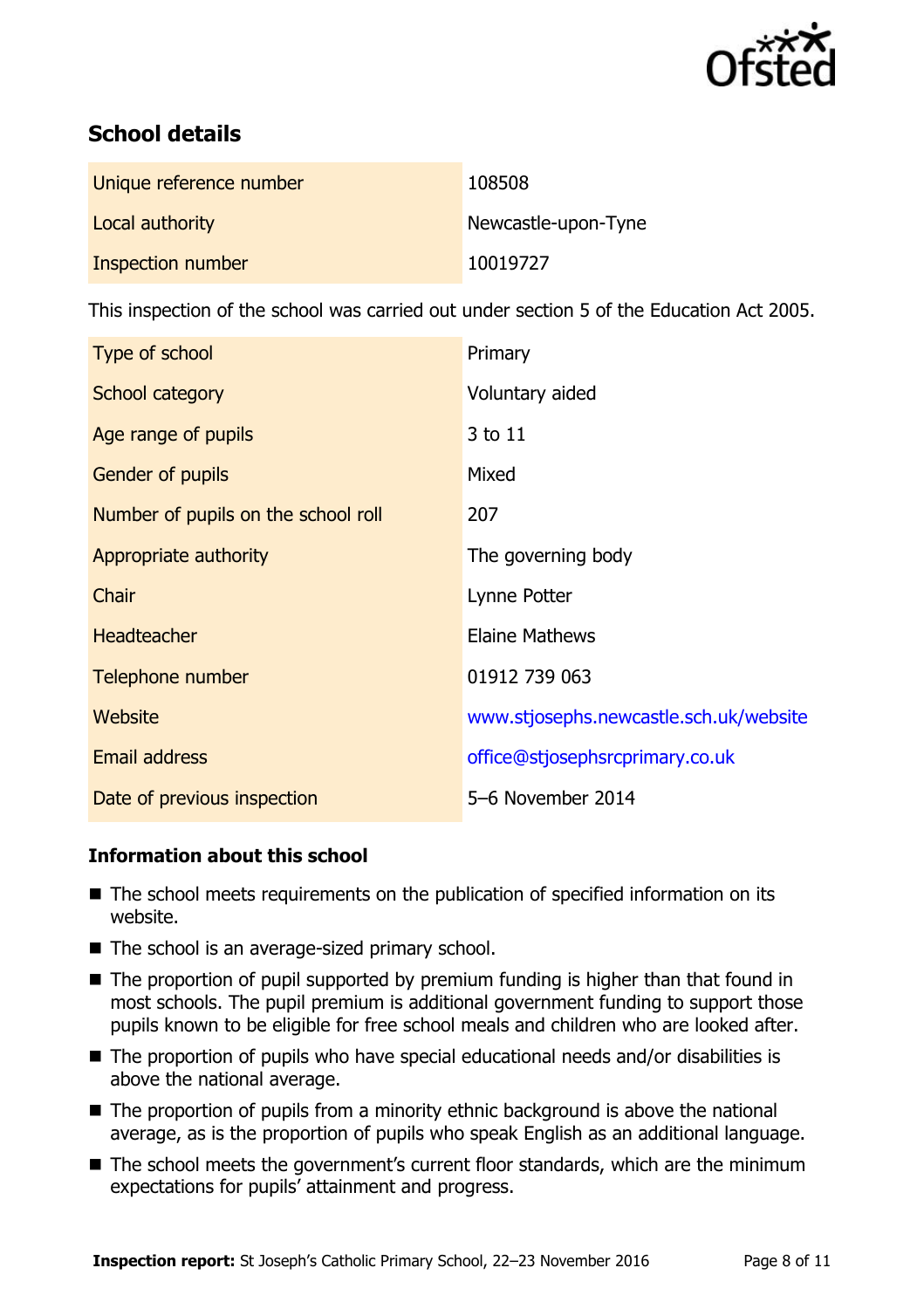

■ In the early years there is full-time provision for children in the Reception class. In the Nursery class provision is in the mornings only.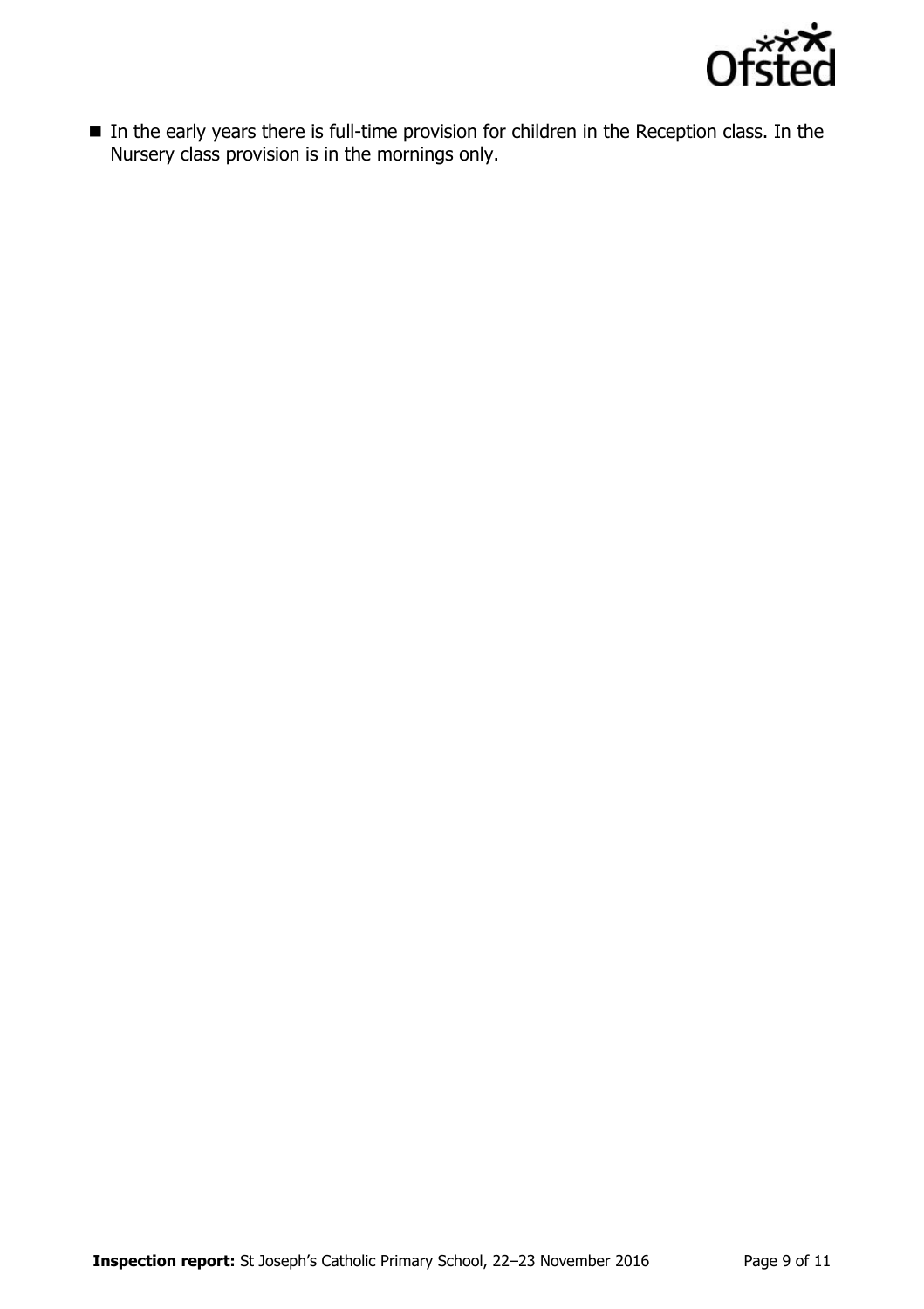

# **Information about this inspection**

- $\blacksquare$  The inspection team observed learning in lessons, including one jointly with the headteacher. In addition, inspectors listened to some pupils read and reviewed a sample of their work alongside subject leaders. The inspectors also made a number of short visits to lessons.
- Inspectors held meetings with different groups of people involved with the school. These groups included pupils, governors, the headteacher, other members of the teaching staff and a representative of the local authority.
- Inspectors viewed a range of documents including information on pupils' achievements, the school's data on current and recent progress and attainment, and the school's view on how well it is doing. Inspectors also viewed the school improvement plan, selfevaluation, documents relating to safeguarding and records of behaviour and attendance.
- The inspectors considered 13 parental responses to the Ofsted online questionnaire (Parent View). They also spoke to parents as they brought their children to school during the inspection.

#### **Inspection team**

| Geoffrey Seagrove, lead inspector | Ofsted Inspector        |
|-----------------------------------|-------------------------|
| <b>Claire Render</b>              | <b>Ofsted Inspector</b> |
| <b>Frances Gowland</b>            | <b>Ofsted Inspector</b> |